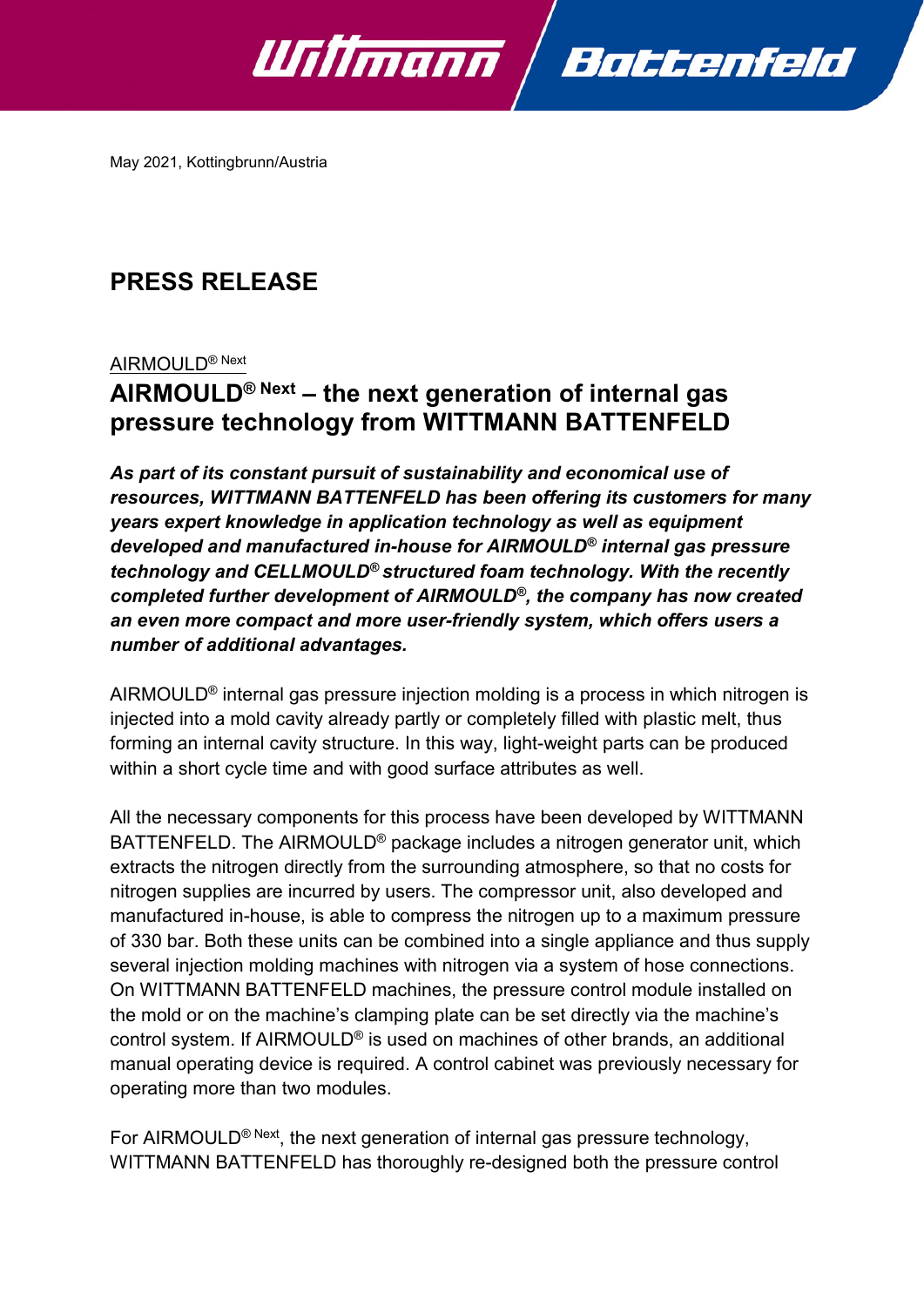module and the manual operating device. The main focus of this work lay on even more user friendliness, better quality monitoring and compact design.

Battenfeld

Willmann

The pressure control module, previously available in two different versions (a mono module controllable via a hand-held device, and a standard module controllable via an external control cabinet), have both been replaced by one uniform system. Top priorities in creating the new module were compactness and optimized design. For example, the new module is about 15% smaller than its predecessor. Moreover, the monitoring function of this appliance has been improved considerably.

The new manual operating device scores above all by its high user friendliness. With this small, compact appliance, up to 8 pressure control modules can be operated without the external control cabinet required by the previous technology.

So the advantages of the new AIRMOULD<sup>® Next</sup> system are obvious:

- − The system stands out by its space-saving design and is thus ideally suited for production halls with little free space. The components can be integrated flexibly into the injection molding machine. An external control cabinet is no longer required.
- − The reduction to a uniform system enables more flexible use of the technology.
- − The easier operation saves time and consequently costs.
- − Significantly lower investment costs than previously incurred thanks to harmonization and compactness of the new system
- − Better quality through improved monitoring function

AIRMOULD<sup>® Next</sup> can be demonstrated directly on site in the technical lab at WITTMANN BATTENFELD Germany in Meinerzhagen or digitally via WITTMANN Interactive – currently on a servo-hydraulic *SmartPower* 120/525.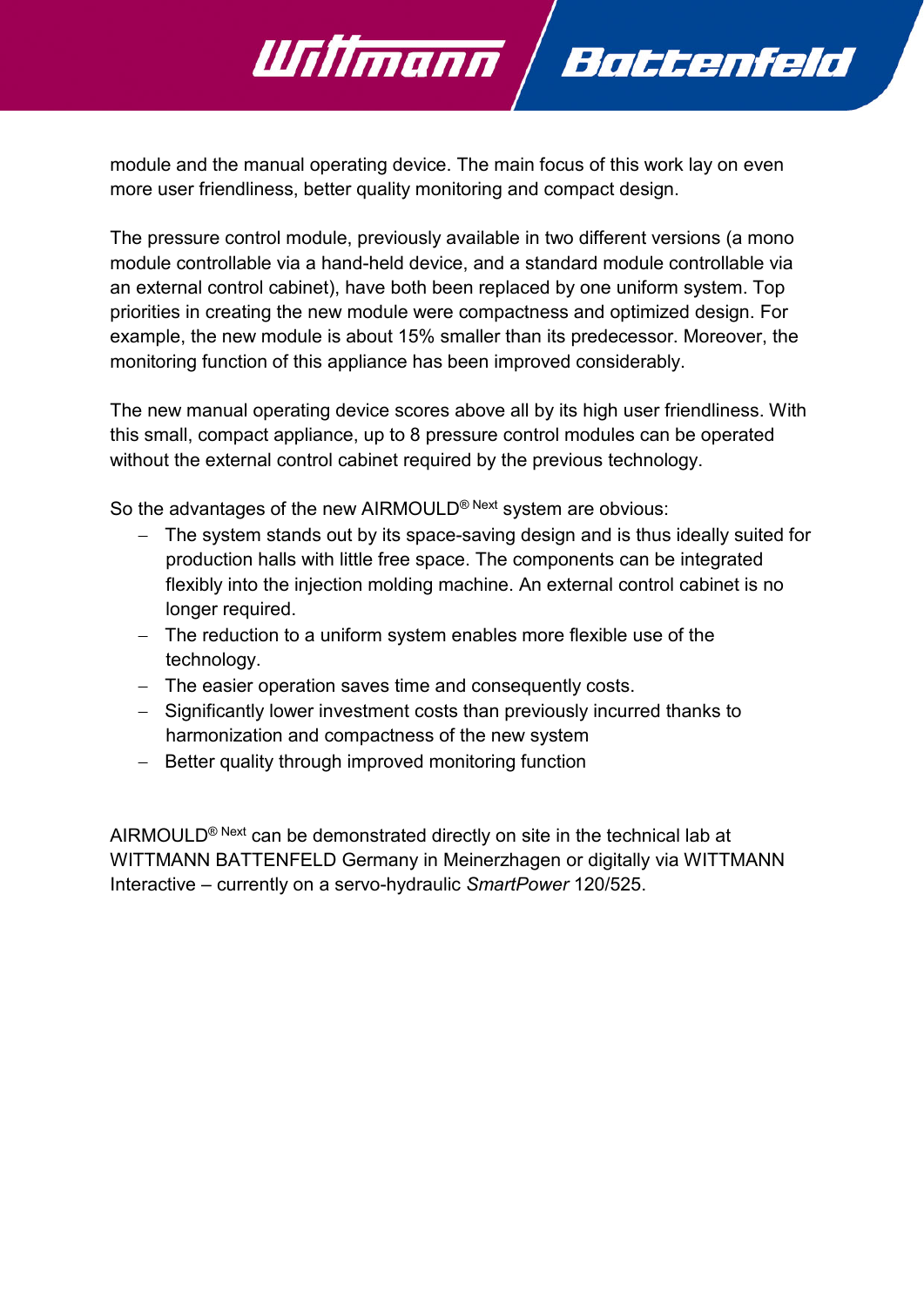



**Fig. 1a + b:** AIRMOULD® Next manual operating device and pressure control module



**Fig. 2:** Comparison of new pressure control module (left) with previous module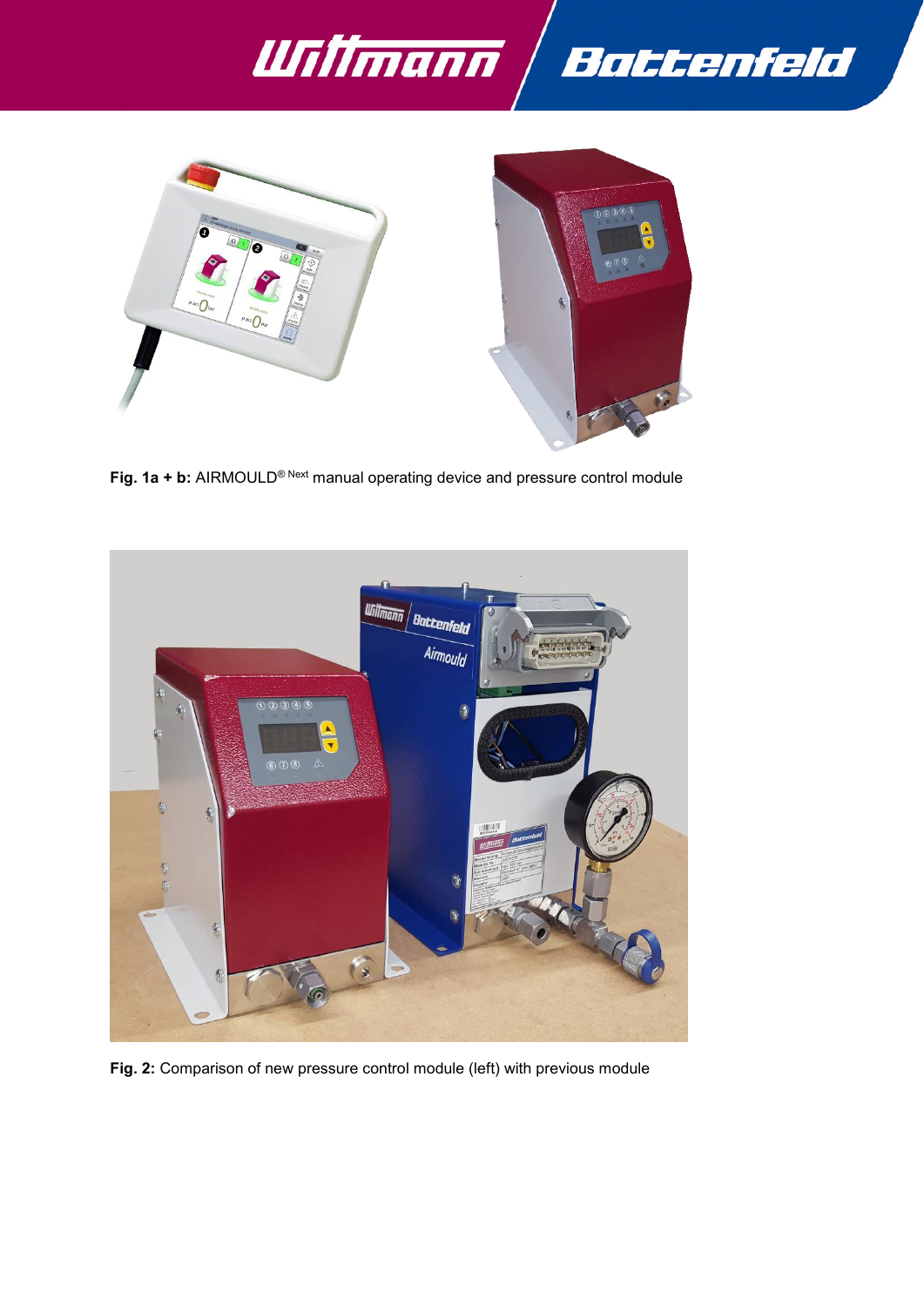



**Fig. 3a + b:** Coat hanger produced with AIRMOULD®-technology (left) + cross-section close-up

### **The WITTMANN Group**

The WITTMANN Group is a globally leading manufacturer of injection molding machines, robots and auxiliary equipment for processing a great variety of plasticizable materials – both plastic and non-plastic. The group of companies has its headquarters in Vienna, Austria and consists of two main divisions: WITTMANN BATTENFELD and WITTMANN. Following the principles of environmental protection, conservation of resources and circular economy, the WITTMANN Group engages in state-of-the-art process technology for maximum energy efficiency in injection molding, and in processing standard materials and materials with a high content of recyclates and renewable raw materials. The products of the WITTMANN Group are designed for horizontal and vertical integration into a Smart Factory and can be interlinked to form an intelligent production cell.

The companies of the group jointly operate eight production plants in five countries, and the additional sales companies at their 34 different locations are present in all major industrial markets around the world.